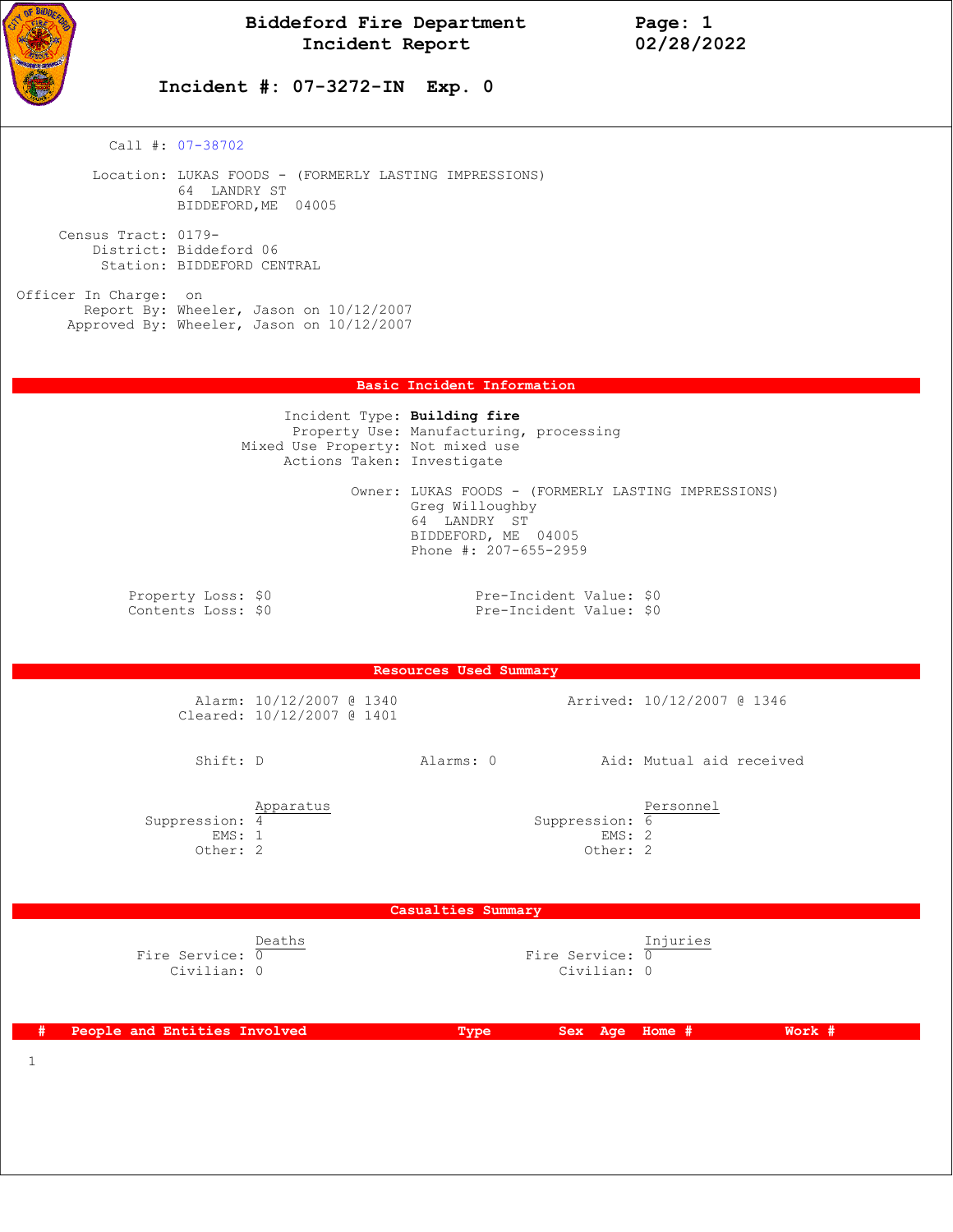**Incident #: 07-3272-IN Exp. 0**

**Fire and the contract of the contract of the contract of the contract of the contract of the contract of the contract of the contract of the contract of the contract of the contract of the contract of the contract of the** 

 Buildings involved: 1 Residential living units: 0 Acres Burned: Area of origin: Processing/manufacturing area, w Cause of ignition: Unintentional Heat source: Heat from powered equipment, oth Item first ignited: Flammable liquid/gas - in/from final container Type of material: Flammable or combustible liquid, other 1st Contributing Ignition Factor: Misuse of material or product, other 2nd Contributing Ignition Factor: Human factors contributing to ignition: None Equipment involved in ignition: Heating, ventilation and air conditioning, other Power: Natural gas or other lighter-than-air gas Portability: Stationary Mobile Property Involved: None Pre-fire plan available: No

 **Structure** 

Structure type: Enclosed building<br>
Stories above grade: 1<br>
Stories below grade: 0<br>
Stories below grade: 0 Building status: In Normal Use Main floor size: 40' x 80'

 Story of fire origin: 1 Fire spread: Stories with minor damage: 1 Stories with significant damage: Stories with heavy damage: Stories with extreme damage:

> Detector presence: Undetermined Type: Undetermined Power: Undetermined

Automatic extinguishment system: None Present

| #  | ID    | Personnel             | Start             | End               | Dty Station App                   |  |
|----|-------|-----------------------|-------------------|-------------------|-----------------------------------|--|
|    |       |                       |                   |                   |                                   |  |
|    | 02890 | BELLEFEUILLE, MARC    | 10/12/2007 @ 1340 | 10/12/2007 @ 1401 | C <sub>2</sub><br>CEN<br>$\Omega$ |  |
|    | 04700 | Binette, Gerry        | 10/12/2007 @ 1340 | 10/12/2007 @ 1401 | E <sub>5</sub><br>CEN<br>DR       |  |
|    | 25900 | Fournier, Robert      | 10/12/2007 @ 1340 | 10/12/2007 @ 1401 | C1<br>CEN<br>OI                   |  |
| 4  | 27026 | Gagne, Scott          | 10/12/2007 @ 1340 | 10/12/2007 @ 1401 | T4<br>CEN<br>DR                   |  |
| 5  | 39950 | Lang, Robert          | 10/12/2007 @ 1340 | 10/12/2007 @ 1401 | R011<br>CEN<br>DR                 |  |
| 6  | 42200 | $42200$ - not on file | 10/12/2007 @ 1340 | 10/12/2007 @ 1401 | E6<br>CEN<br>DR.                  |  |
|    | 50780 | Morrow, Andrew        | 10/12/2007 @ 1340 | 10/12/2007 @ 1401 | E5<br>CEN<br>FF.                  |  |
| 8  | 10028 | Ouellette, Derick     | 10/12/2007 @ 1340 | 10/12/2007 @ 1401 | R011<br>МP<br>CEN                 |  |
| 9  | 60600 | Robinson, Tim         | 10/12/2007 @ 1340 | 10/12/2007 @ 1401 | T4<br>FF<br>CEN                   |  |
| 10 | 68650 | Wheeler, Jason        | 10/12/2007 @ 1340 | 10/12/2007 @ 1401 | E <sub>5</sub><br>CEN<br>OI       |  |